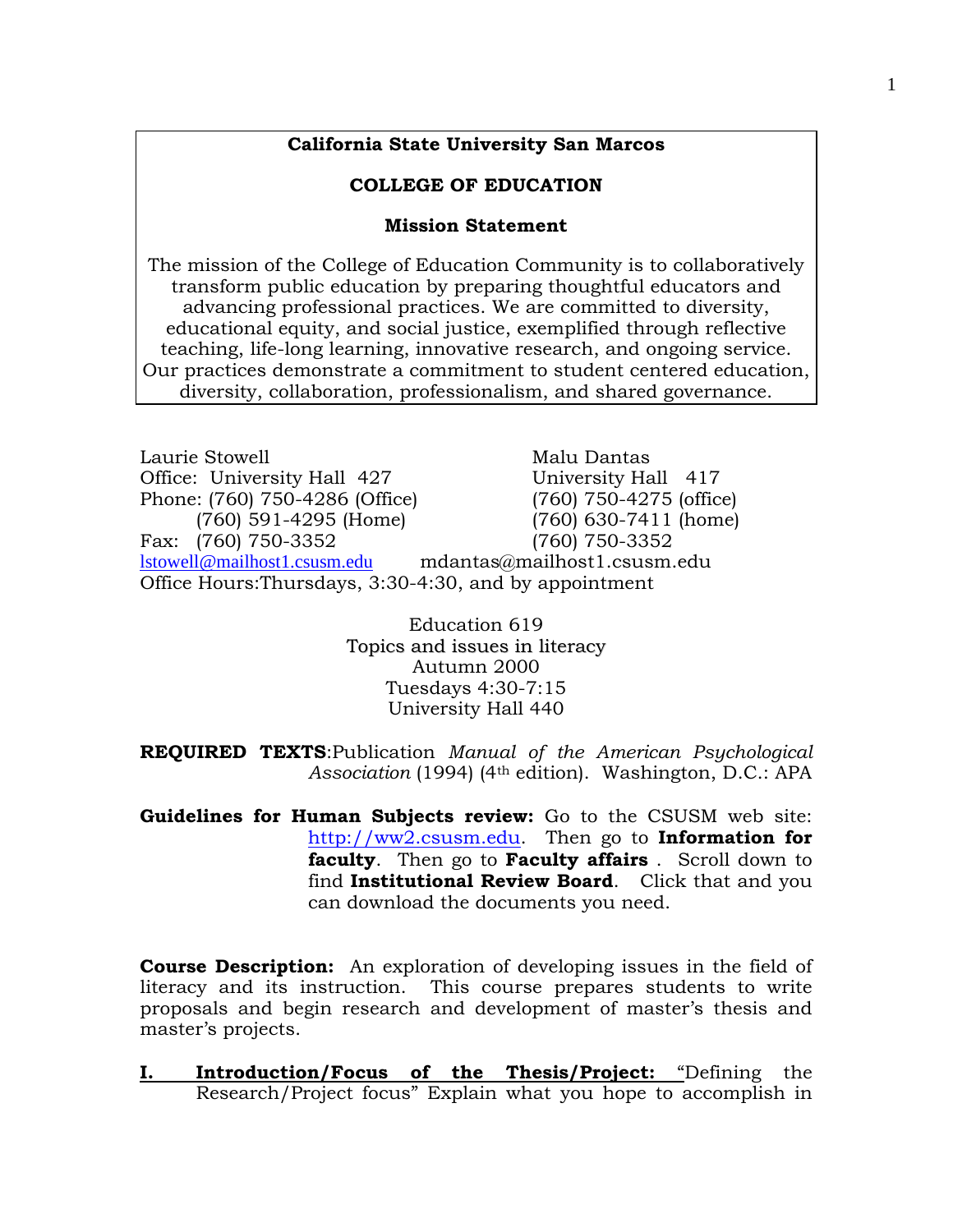your thesis or project. What issue is to be addressed and explored? Be very clear about your research question or curriculum project. Definitions of terms must be very clear in this section. Do not assume that the reader knows what you mean when you use educational jargon. Everyone might not agree with your definitions, so you can define them and call them operational definitions.

- **II. Review of the literature:** "Putting the research project into context" Review what is currently known (and not known) about the issue to be explored. Where is the field of literacy in terms of what is happening with your topic? Try to put your project/issue in a theoretical context. On what theories/principles are you basing your project? What are your assumptions? What has informed your own thinking about this project? The review of the literature puts the project into perspective and lets the reader know why the project is of significance.
- **III. Methodology** "Research/Project Designs and data collection" How will the research/project be conducted? What must be done in order for you to accomplish your goals? Describe your participants, setting, and time frame. How will you collect data and how will you analyze it? In the introduction to this section, you must cite research that supports using this methodology that you feel is appropriate and give a clear rationale. What are the limitations of your study/project. This could include any bias that might occur. The remainder of this section may simply be a description of what you did.
- **IV. Findings** What were the results of your research? Describe your findings.
- **V. Reflections/Conclusions :** What did you learn from doing this project? What recommendations would you make for future study? What questions did your project raise for you? Implications for other teachers and educators. What other kinds of research would be helpful to the field?
- **VI. Abstract** Write an abstract of 25-50 words describing your project that could be used to submit your research/project to a conference. Using this as a cover page for your handouts, you will present your work to colleagues, professors, first and second year master students, and other guests at the end of spring semester.
- **VII. Presentation of your work.** You will have 15-20 minutes to present your project at the end of the semester to your peers and other professors in the college. If you want to begin to pull this together, see the attached guidelines.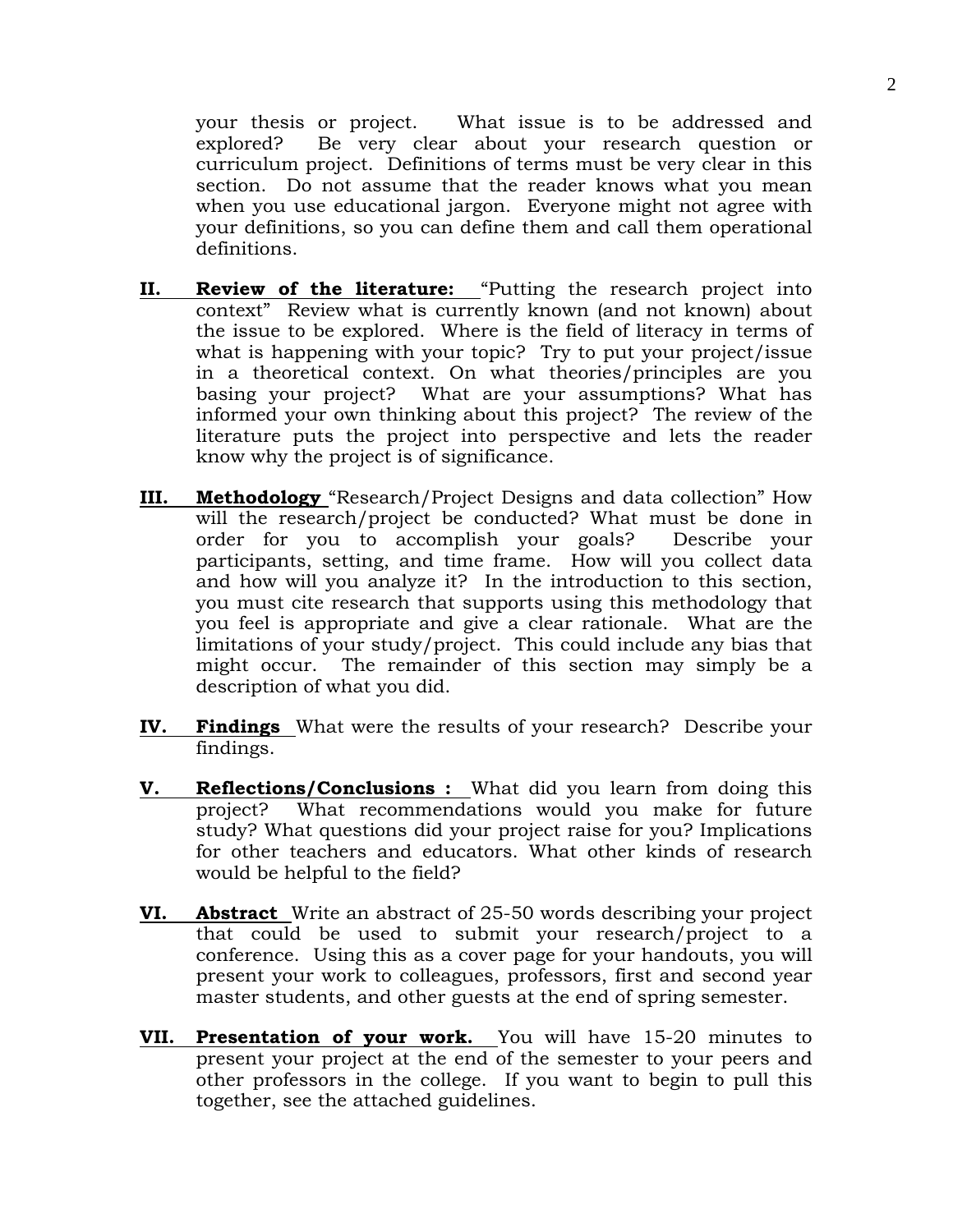**Final Paper:** Your final paper should be polished and in APA format. The second page should include a signature page for two peers who completed the final proofreading and a page for your advisor and second reader to sign. Final thesis/projects must comply with library guidelines to become part of the library collection (see attached guidelines)

# **SCHEDULE:**

| Date      | <b>Topic</b>                     | <b>Assignments</b>                                                                        |  |
|-----------|----------------------------------|-------------------------------------------------------------------------------------------|--|
| August 24 | Introductions                    |                                                                                           |  |
| Sept. 14  | Introduction/Focus of<br>project | the   Plan of action DUE                                                                  |  |
| Oct. 5    | Review of the literature         | Introduction/Focus of the<br>project DUE<br><b>Bring 3 copies</b>                         |  |
| Oct. 26   | Methodology                      | <b>Review of the literature DUE</b><br><b>Bring 3 copies</b>                              |  |
| Nov. 9    | Analysis/Conclusions             | <b>Methodology DUE</b><br><b>Bring 3 copies</b>                                           |  |
| Nov. 30   | Final considerations             | <b>Findings/Reflections DUE</b><br><b>Abstract (if possible)</b><br><b>Bring 3 copies</b> |  |

We are available to meet any Thursday we don't have class.

# **GRADING**

| Attendance/Participation | $100$ pts. |
|--------------------------|------------|
| Introduction/Focus       | $20$ pts.  |